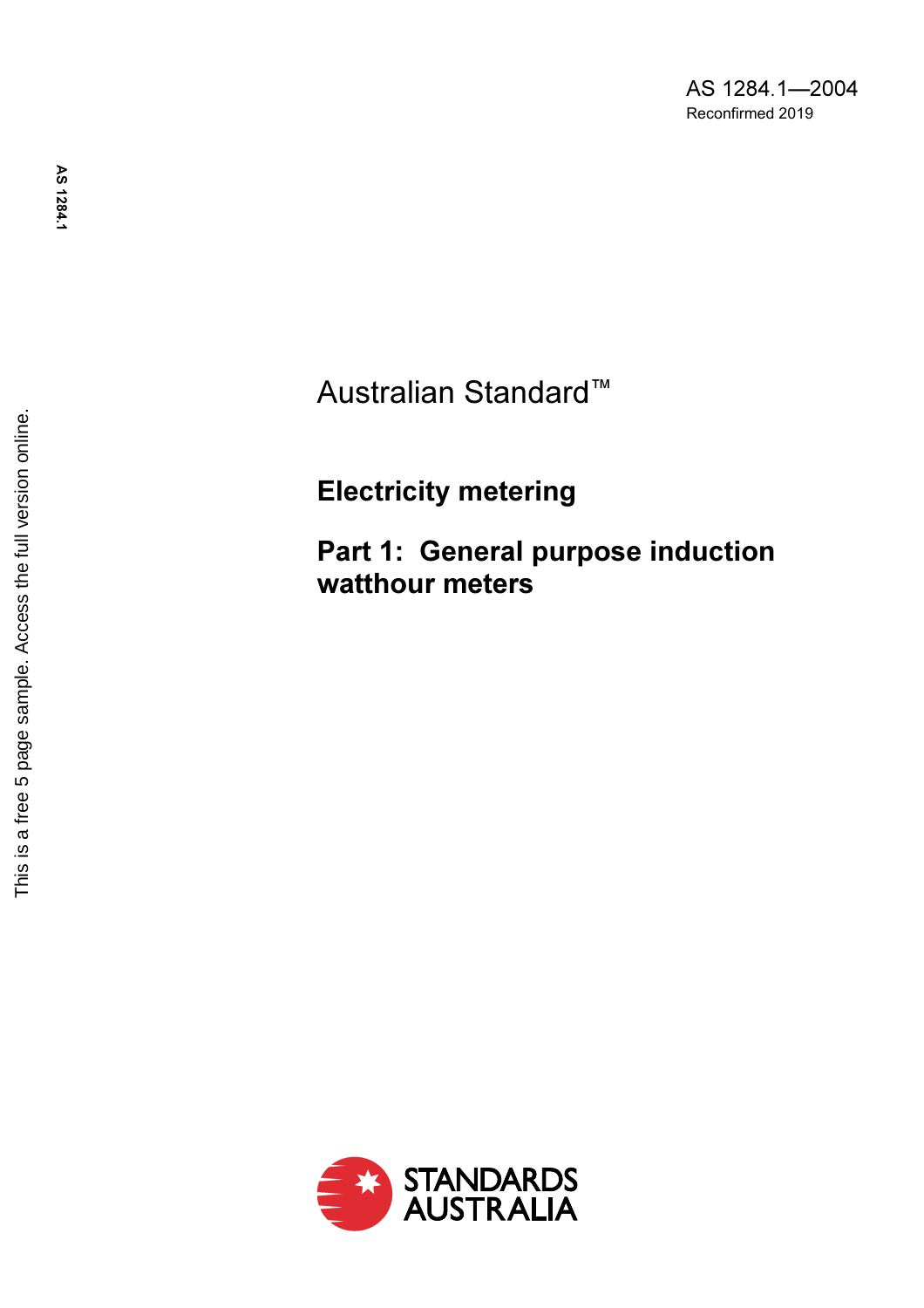This Australian Standard was prepared by Committee EL-011, Electricity Metering. It was approved on behalf of the Council of Standards Australia on 10 May 2004 and published on 3 June 2004.

The following are represented on Committee EL-011:

Australian Chamber of Commerce and Industry

Australian Electrical and Electronic Manufacturers Association

CSIRO Telecommunications and Industrial Physics

Electrical Regulatory Authorities Council

Electricity Engineers Association (New Zealand)

Electricity Supply Association of Australia

Ministry of Economic Development (New Zealand)

**NEMMCO** 

National Standards Commission

### Keeping Standards up-to-date

Standards are living documents which reflect progress in science, technology and systems. To maintain their currency, all Standards are periodically reviewed, and new editions are published. Between editions, amendments may be issued. Standards may also be withdrawn. It is important that readers assure themselves they are using a current Standard, which should include any amendments which may have been published since the Standard was purchased.

Detailed information about Standards can be found by visiting the Standards Web Shop at www.standards.com.au and looking up the relevant Standard in the on-line catalogue.

Alternatively, the printed Catalogue provides information current at 1 January each year, and the monthly magazine, The Global Standard, has a full listing of revisions and amendments published each month.

Australian Standards<sup>™</sup> and other products and services developed by Standards Australia are published and distributed under contract by SAI Global, which operates the Standards Web Shop.

We also welcome suggestions for improvement in our Standards, and especially encourage readers to notify us immediately of any apparent inaccuracies or ambiguities. Contact us via email at mail@standards.org.au, or write to the Chief Executive, Standards Australia International Ltd, GPO Box 5420, Sydney, NSW 2001.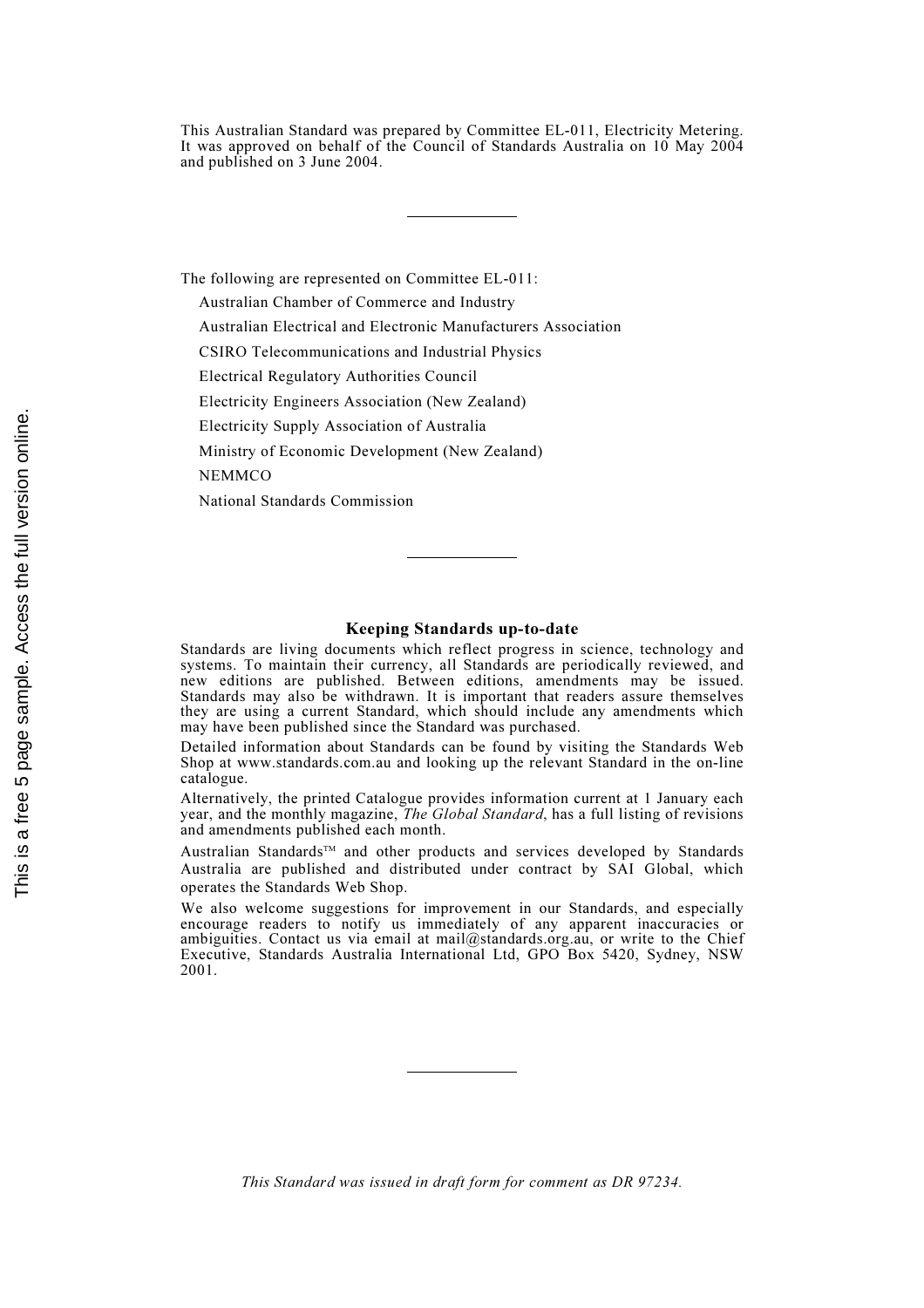### STANDARDS AUSTRALIA

#### **RECONFIRMATION**

**OF**

**AS 1284.1—2004 Electricity metering Part 1: General purpose induction watthour meters**

## **RECONFIRMATION NOTICE**

Technical Committee EL-011 has reviewed the content of this publication and in accordance with Standards Australia procedures for reconfirmation, it has been determined that the publication is still valid and does not require change.

Certain documents referenced in the publication may have been amended since the original date of publication. Users are advised to ensure that they are using the latest versions of such documents as appropriate, unless advised otherwise in this Reconfirmation Notice.

Approved for reconfirmation in accordance with Standards Australia procedures for reconfirmation on 26 August 2019.

The following are represented on Technical Committee EL-011:

Australian Chamber of Commerce and Industry Australian Energy Council Australian Energy Market Operator Australian Industry Group Consumers Federation of Australia Electrical Regulatory Authorities Council Energy Networks Australia National Electrical and Communications Association National Measurement Institute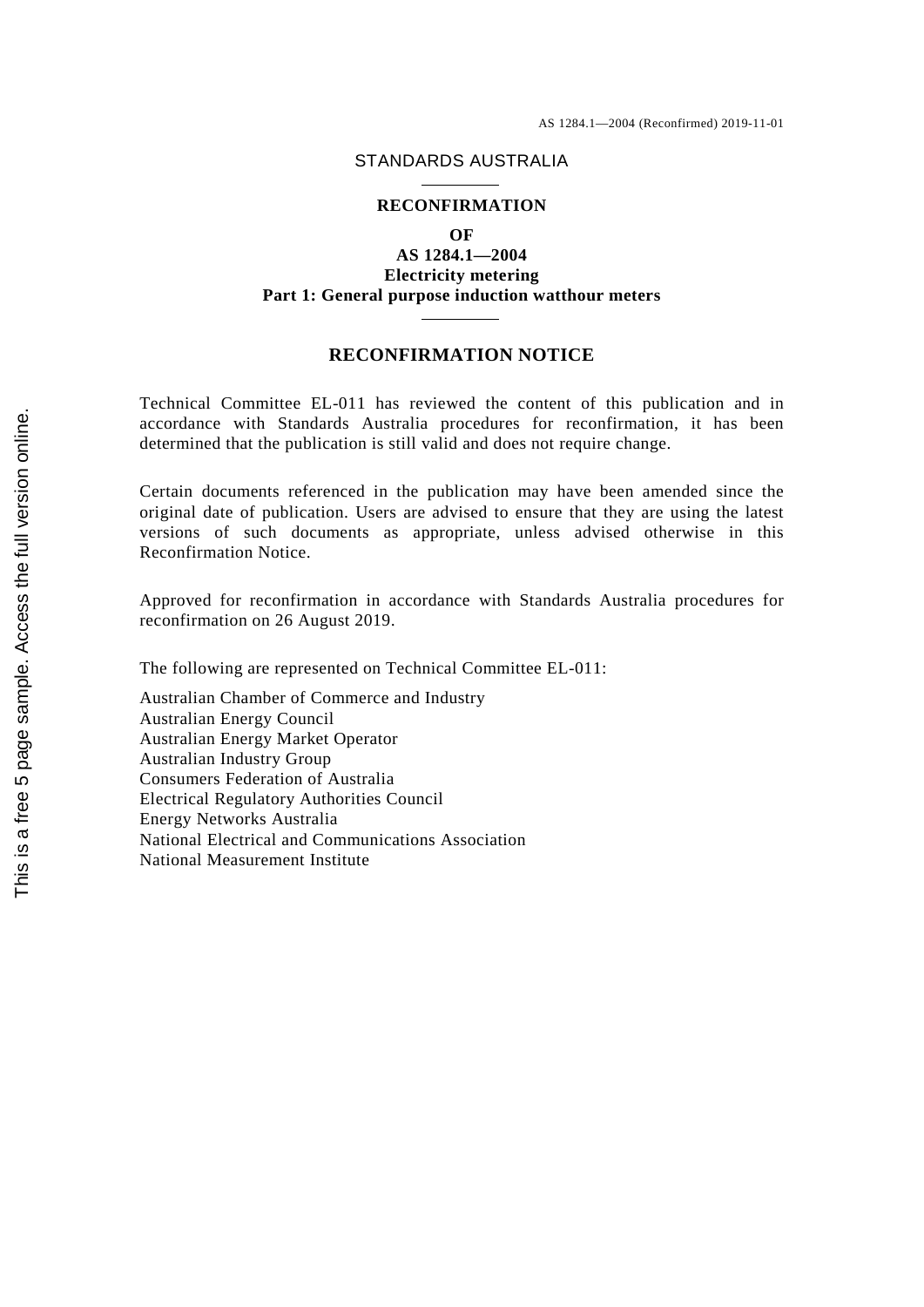This is a free 5 page sample. Access the full version online. This is a free 5 page sample. Access the full version online.

NOTES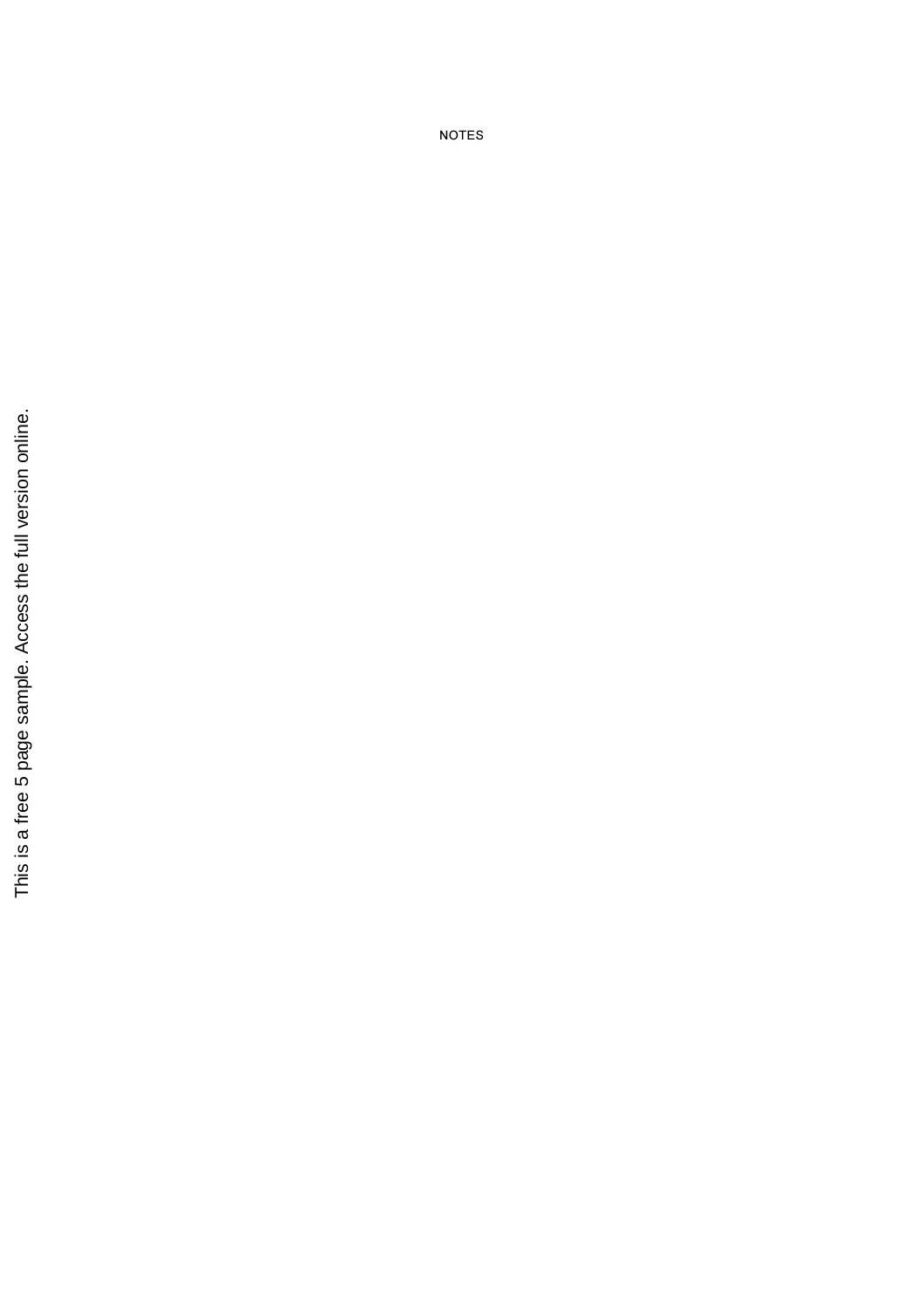# Australian Standard™

## Electricity metering

# Part 1: General purpose induction watthour meters

Originated as part of AS C39—1927T and AS C39.3—1965. Previous edition AS 1284.1—1991. Fourth edition 2004.

### **COPYRIGHT**

© Standards Australia International

All rights are reserved. No part of this work may be reproduced or copied in any form or by any means, electronic or mechanical, including photocopying, without the written permission of the publisher.

Published by Standards Australia International Ltd GPO Box 5420, Sydney, NSW 2001, Australia ISBN 0 7337 6080 5